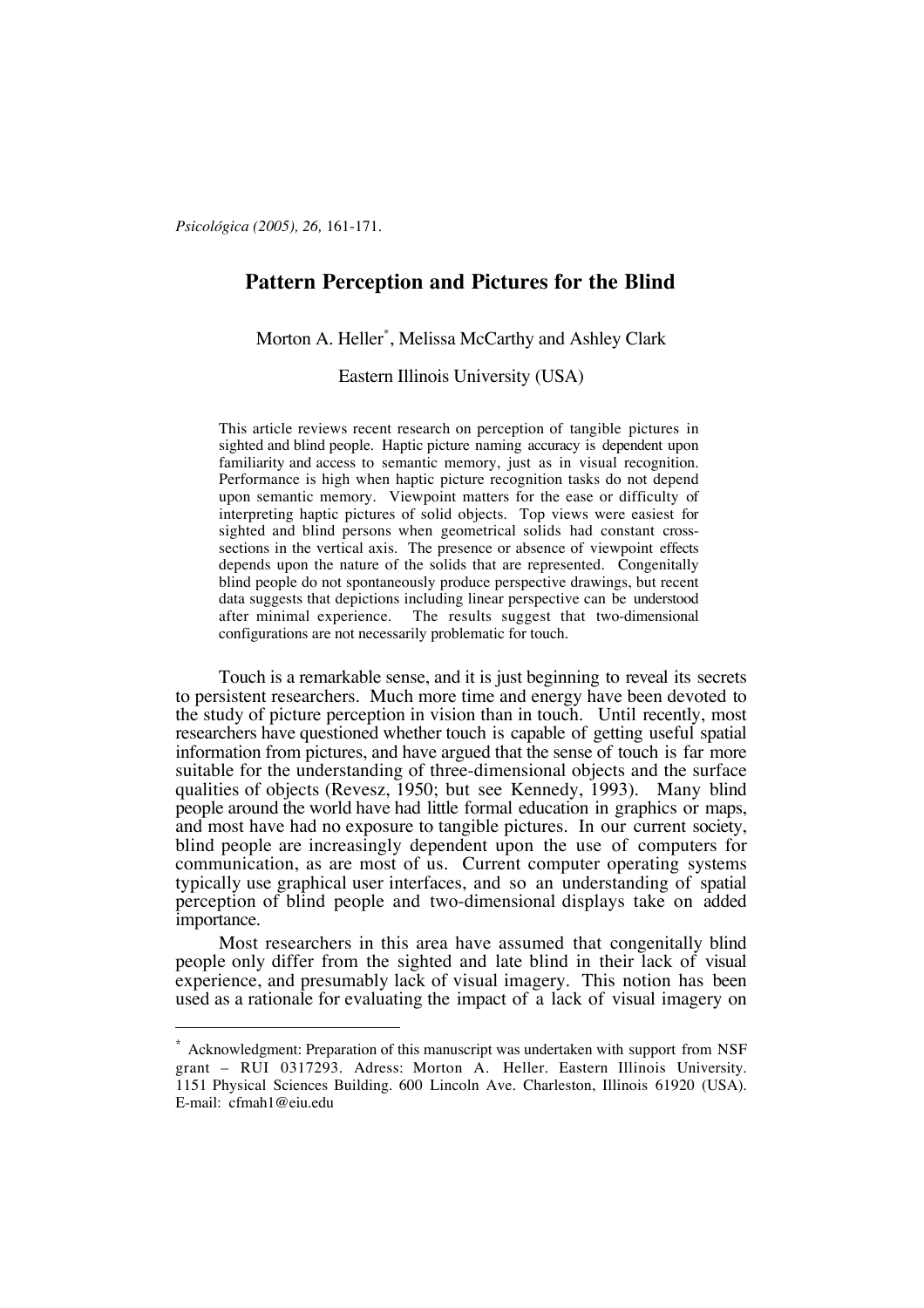haptic perception. Lower performance by congenitally blind subjects has been interpreted as an indicator of the impact of a lack of visualization (see Heller, 2000, 2002). Unfortunately, this position is problematic for a number of reasons, and this manuscript will try to clarify some of the issues.

Blind people vary greatly in their educational experience and in their perceptual skills. We have tests of spatial skills for sighted persons, since we are aware of their great variability. However, we don't have these norms for visually impaired persons, nor do we even know what normal touch might be. This suggests a great deal of caution in the interpretation of the results of any research with limited samples of blind participants.

### **Picture Naming Studies**

The results of studies on naming tactile pictures are very mixed. Late blind participants performed at a much higher level than the congenitally blind or blindfolded sighted controls (Heller, 1989). The results of this research were interpreted as showing that late-blind participants had the combined advantage of increased haptic skill and the impact of prior experience with pictures. Congenitally blind people are generally unfamiliar with tangible pictures, and so lower performance could simply reflect a relative inexperience with the rules governing picture perception.

There is a further difficulty interpreting the results of experiments involving naming pictures. Failure to name a picture could indicate an inability to perceive the pattern properly, or a failure to imagine the configuration, or a failure in word finding. Thus, we do not assume that a young child can not see a cat, just because the child calls the cat a "doggy." Naming failures do not necessarily tell us much about perception, but may represent failures in accessing semantic memory (Heller et al., 1996).

In an attempt to distinguish perceptual failures from problems in word finding and semantics, experiments were conducted to eliminate labeling and the influence of semantic memory from picture perception tasks. Heller et al. (1996) asked subjects to feel a tangible picture, and name it. They were either given the relevant superordinate category or this information was denied. For example, when people felt a picture of a table, they were given the superordinate category name of "furniture." Providing the superordinate category significantly aided picture naming and doubled naming accuracy scores. This indicated the importance of categorical information. One may be able to recognize something without knowing the name of the object.

## **Picture Recognition Without Naming**

In an attempt to rule out the impact of semantic memory, a task was devised that tested recognition, but did not require subjects to name a picture (Heller et al., 1996). Participants felt three picture choices and had to select a designated target; for example, they were told to indicate which one of the three pictures was the "table." Performance was high, with mean accuracy levels of close to 90 percent correct. Thus, the removal of naming from the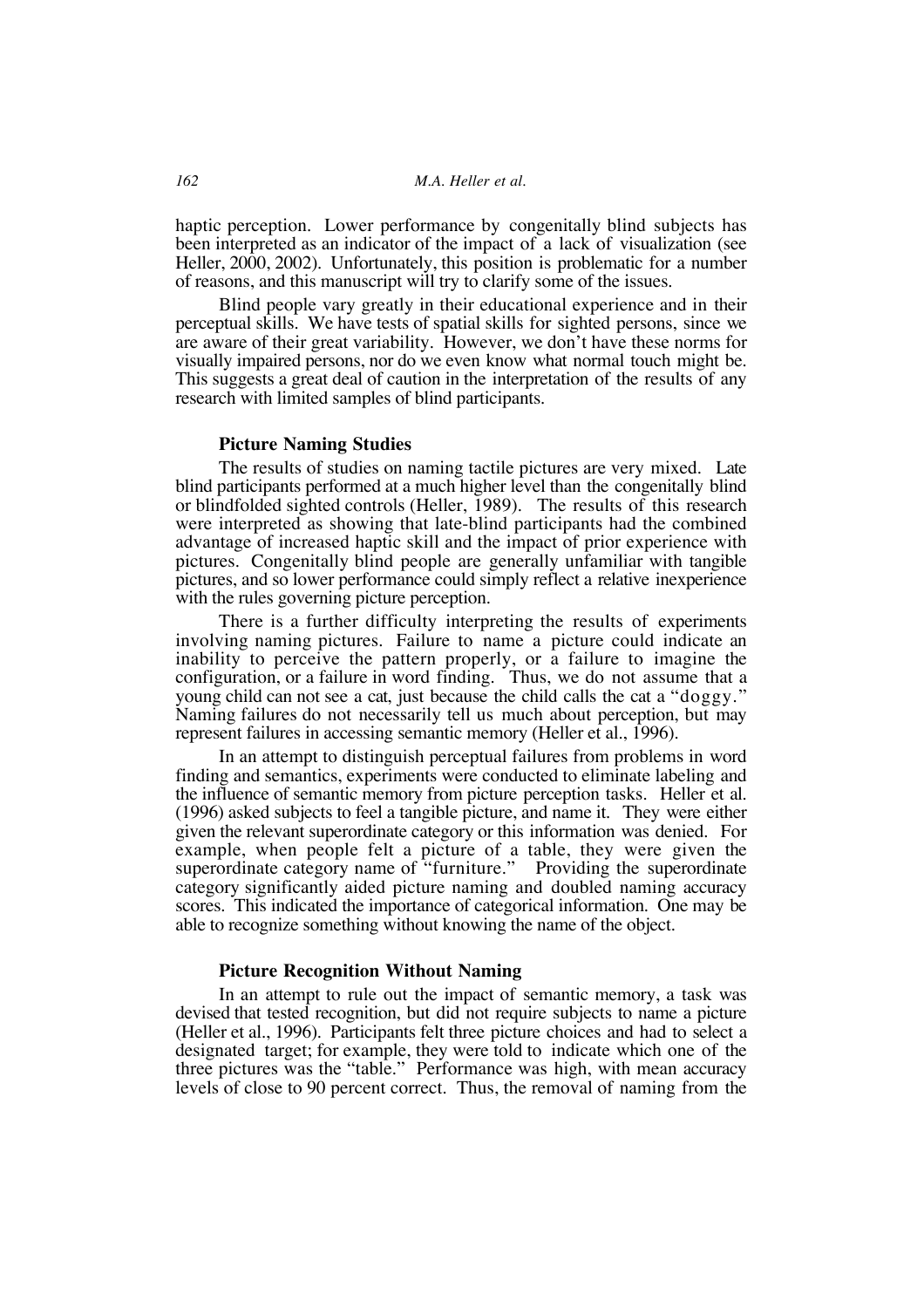recognition task greatly improved performance in the interpretation of haptic pictures. These results mean that part of the difficulty that subjects sometimes experience with tangible pictures may derive from a lack of familiarity with them, rather than with any intrinsic limitations in haptics, *per se*.

A more recent study examined picture matching, and completely eliminated the problem of semantic memory from the task (Heller, 2002; Heller et al., 2002a). Figure 1 shows the raised-line pictures used for this experiment. Subjects felt a target picture, and then felt four picture choices. The task was a simple match to sample. Subjects were timed as they felt the target and four picture choices, but were told to try for accuracy. The participants included blindfolded sighted subjects, late-blind subjects (LB), congenitally blind (CB) subjects and others with very low vision (VLV). Almost all of the VLV subjects were Braille readers and used a long cane for mobility. They tended to refer to themselves as blind, since they had no remaining pattern vision, or it was minimal. Most of these persons claimed that they could not see the close hand motion, but a few said that they could. In contrast to the blind subjects, these VLV individuals were able to see the direction of a strong light source (e.g., from a lantern).

Performance was near ceiling. In order, mean number correct out of 15, for the VLV, LB, CB and sighted subjects were 14.9, 13.9, 13.7, and 13.3. Performance was exceptional for the VLV subjects at 99.3% correct, but the CB subjects also had over 91% correct. An ANOVA on number correct yielded a nonsignificant effect of visual status  $(p > 0.2)$ , and the interaction between visual status and type of picture was also nonsignificant (*F*<1). However, the scores were all near ceiling, and this justified conducting a nonparametric Kruskal-Wallis one-way ANOVA on number correct. The results of this test revealed that the difference between the groups was highly significant,  $H(3) = 8.04$ ,  $p < .05$ . The superior performance of the VLV subjects explained this significant outcome.

The results of this experiment suggest that two-dimensional picture perception can be excellent. The data can not be explained solely in terms of visual experience or visual imagery. The VLV subjects have excellent perceptual skills. Perhaps, the mere direction of gaze aids haptic perception, even when the subjects are not able to see their hands. It may be possible to point out that subjects may be able to match pictures when they can not tell what they are. This is certainly true, however, performance here was far better than can be found in recent results for three-dimensional pattern matching. Norman et al. (2004) reported much lower performance when subjects attempted haptic matching of natural, three-dimensional objects. Also, Kilgour and Lederman (2002) found relatively low accuracy levels when subjects matched masks of faces to a person's face in a 3 alternative matching paradigm. The present results are not an indication of low 2-D performance, rather, excellent performance was obtained in a haptic picture perception task.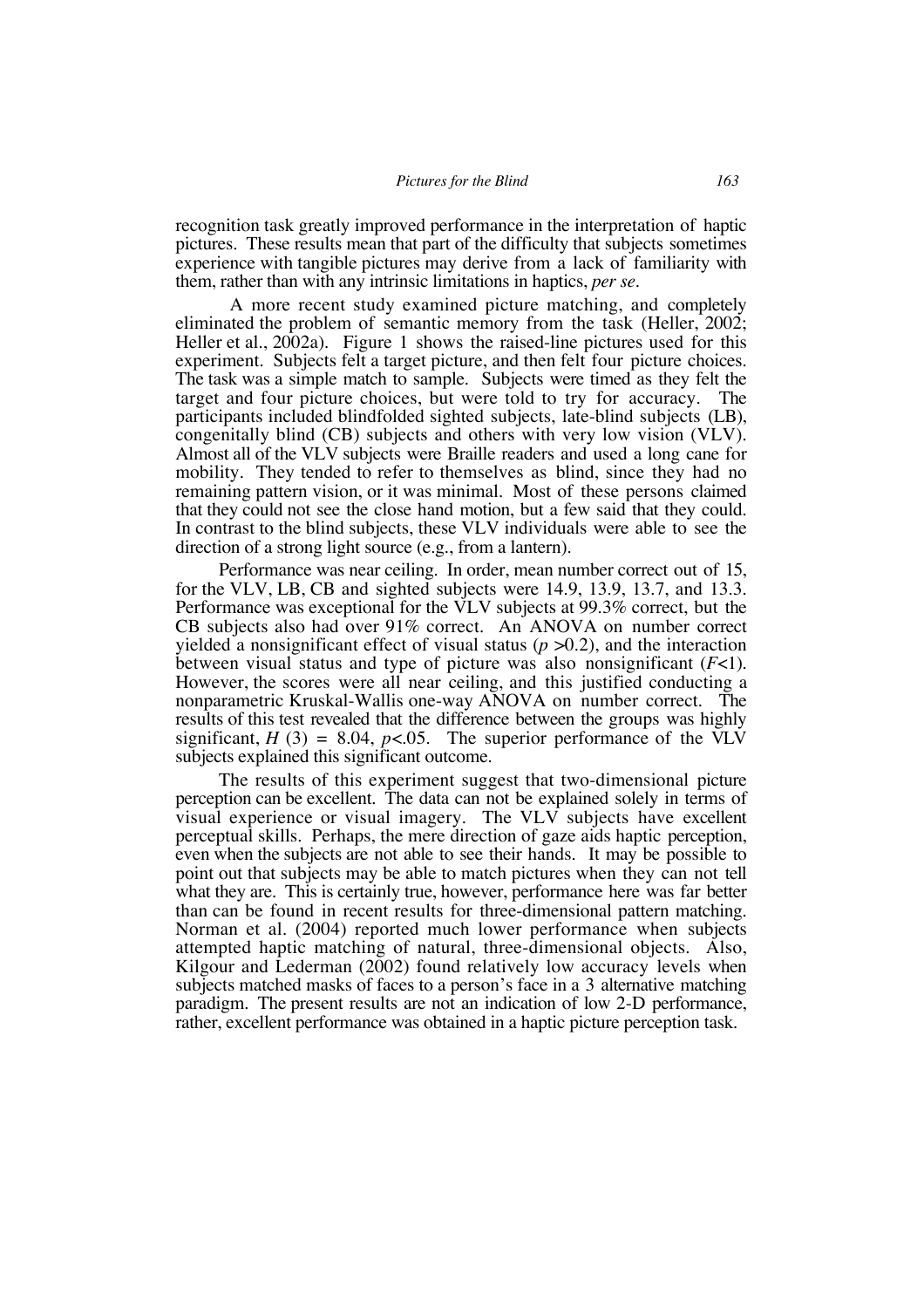

**Figure 1 shows the raised-line drawings used in a matching experiment (Heller et al., 2002a,** *Journal of Visual Impairment and Blindness***,** *96,* **349-353).**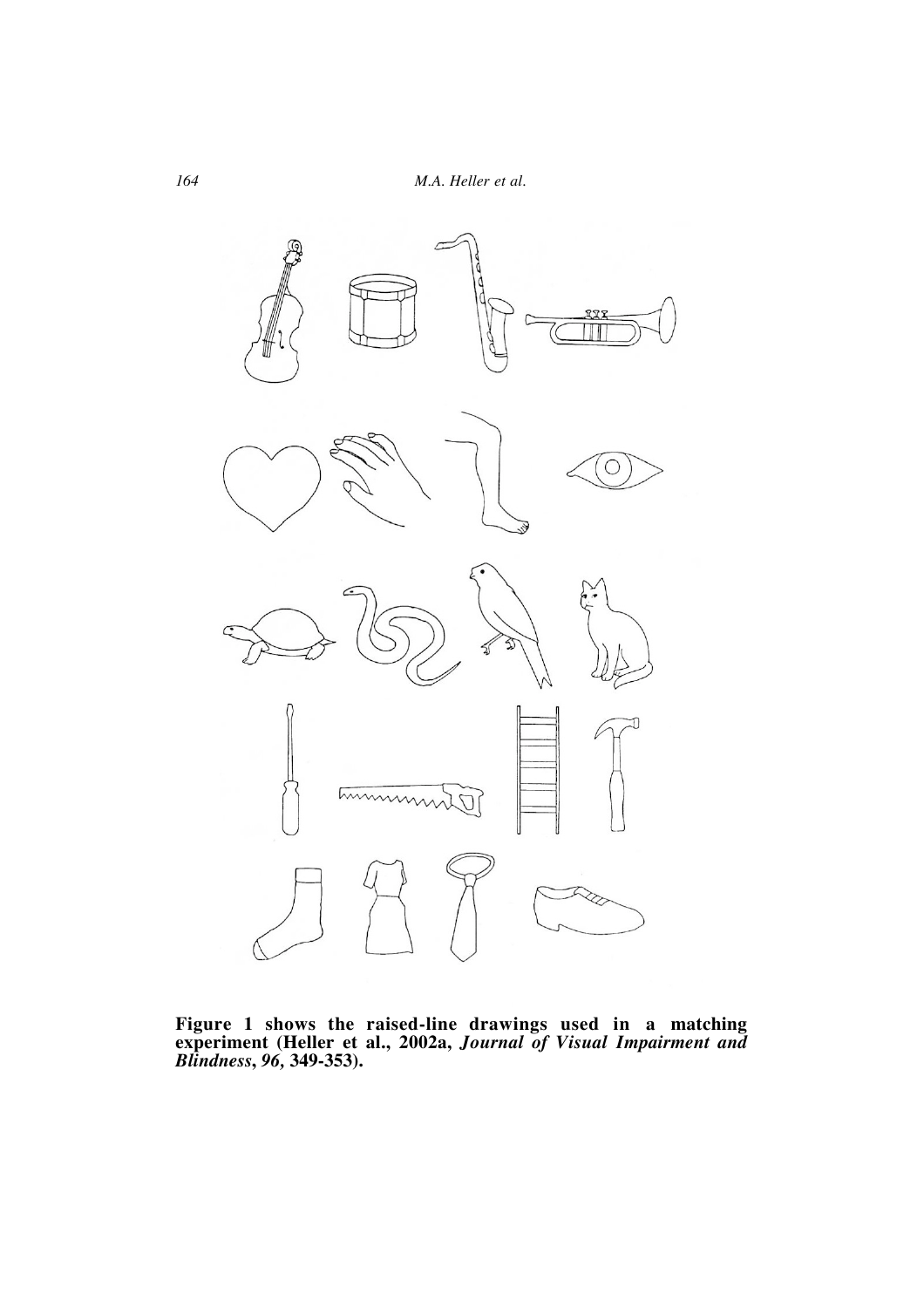#### **Viewpoint, Linear Perspective and Blindness**

Congenitally blind people are able to understand some aspects of perspective in raised-line drawings, despite a lack of familiarity with these sorts of displays (Heller et al., 1996, 2002b). In a recent study, CB, LB, VLV and blindfolded sighted subjects felt panels that intersected at  $45^{\circ}$ ,  $90^{\circ}$ , or 135<sup>0</sup>. The intersecting panel stimuli were never presented straight ahead, but were placed so that they were  $+45^{\circ}$  or  $-45^{\circ}$  from this position. They had to feel one of the standard stimuli and then feel four drawings of the panels. The task was to indicate which stimulus was depicted by tapping their matches (see Figures  $2 \& 3$ ). The task was extremely difficult, but the VLV vision subjects performed at a relatively high level. Accuracy of the group of CB subjects was comparable to that of the blindfolded sighted subjects. This was consistent with other research reported here and indicated that visual experience is not necessary for understanding perspective. However, it is important to note that the CB subjects did not anticipate the perspective drawings when first asked to draw the panels. Furthermore, one CB subject said after first feeling the drawings shown in Figure 3: "So you sighted people don't see it as square." She was indicating her realization that perspective drawings yield some distortion and foreshortening of the images. This foreshortening takes the form of a rectangle being drawn as a short quadrilateral as a function of slant. This individual clearly was unaware of the existence and effects of perspective prior to her participation in the experiment. The results indicate that instruction in the principles governing perspective is likely to prove helpful to CB individuals, just as this instruction is helpful for sighted persons. Note that perspective is a relatively recent historical discovery that dates from the Renaissance.

We have little information about preferred or canonical viewpoints for haptic pictures. However, the viewpoint of a picture is intimately linked to perspective. Clearly, some views may be more informative than others. Recently, Newell, Ernst, Tjan and Bulthoff (2001) reported that haptics "...recognizes the objects best from the back." They argued that haptics is best suited for the recognition of the backs of objects, since we may wrap our hands or arms around three-dimensional solids. Moreover, a blind person has told the first author of this manuscript that blind people are aware that sighted people "see half of a tree" but blind people "imagine the whole tree." This reflects the idea that blind people may tend to imagine objects as threedimensional solids. It is not known if this is a necessary condition of haptics and blindness, or is simply a consequence of a lack of experience with pictures and the rules governing pictorial depiction.

It is conceivable that congenitally blind people could have difficulties with some viewpoints expressed in drawings. The most informative views may depend upon the nature of the object that is depicted. Thus, Heller, Kennedy and Joyner (1995) found that congenitally blind subjects had difficulty with top views of a model house, and all subjects had problems with elevated views. One might expect that blind people would have trouble interpreting pictures that are three-dimensional in nature, since they are relatively unfamiliar with the expression of depth relations on a flat surface.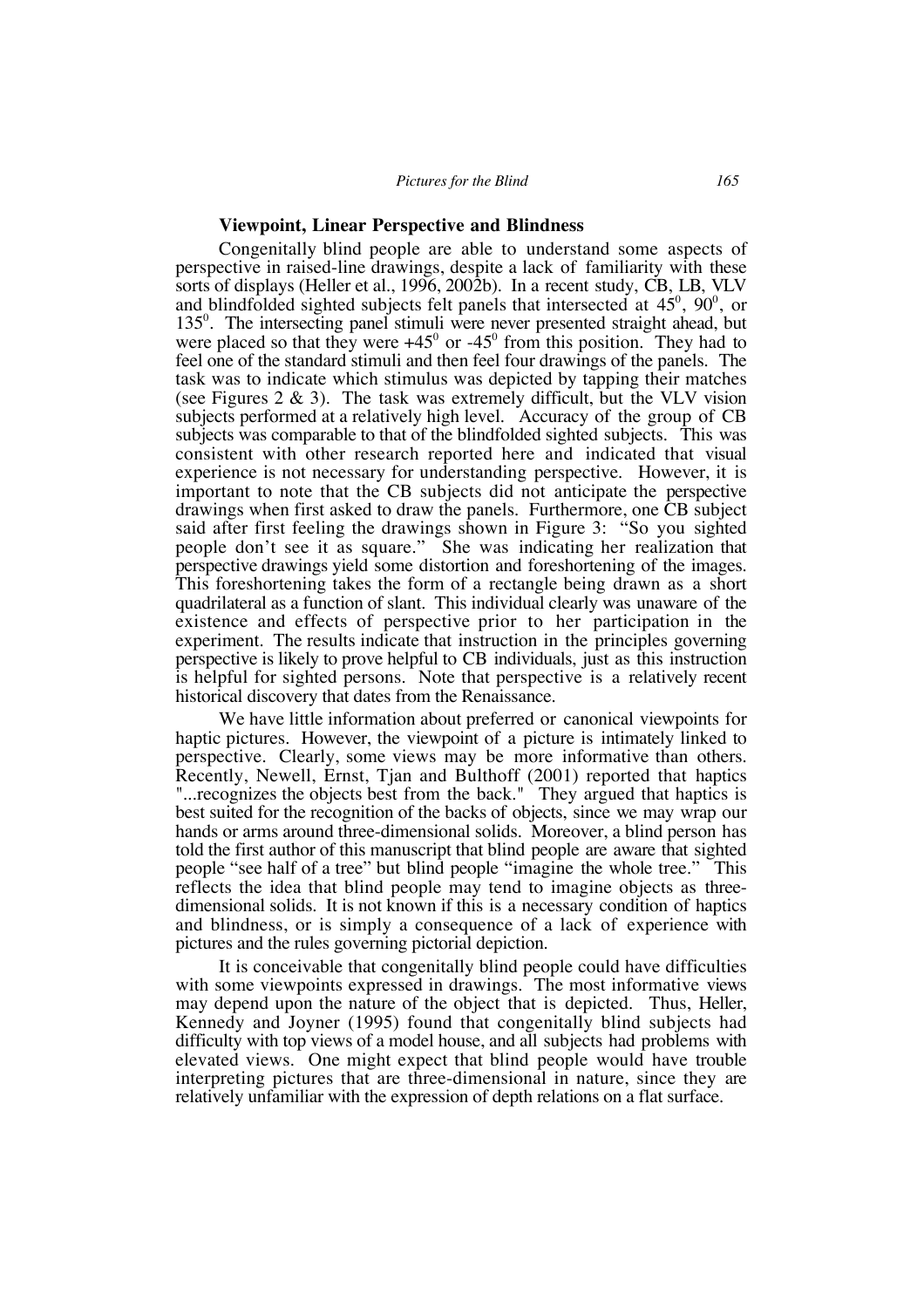

**Figure 2 shows the intersecting planes used to study perspective drawings in blind people. The stimulus on the left depicts the two boards intersecting at 45 degrees, while the picture on the right is of two panels at 90 degrees. A third stimulus (not shown) had the panels intersecting at 135 degrees (from Heller et al., 2002b,** *Perception***,** *<sup>31</sup>***, 747-769, Pion Ltd.).**

Heller et al. (2002b) recently tested blind and sighted subjects on their ability to recognize raised-line drawings of solids (see Fig. 4). The study examined frontal views in parallel projection, frontal views with converging lines, top views, and 3-D views. It was especially interesting that all groups of subjects performed better with top views. In addition, performance levels were very high for the VLV subjects, and they did far better than any other group of subjects. They showed extremely high levels of recognition accuracy. The CB subjects performed at a level that was not significantly different than the sighted subjects, but they were much faster. This means that the presence or absence of visual experience is insufficient to predict performance in recognition tasks involving tangible two-dimensional displays.

Additional research attempted to determine the probable cause of the advantage of the VLV subjects. One totally blind person (without light perception) told the author of this manuscript that it helped him attend to touch if he "looked" at his hands as he touched objects or patterns. Gaze direction is an important contributor to haptic performance, and sight of the hand could be a critical variable. Consequently, two groups of sighted subjects had their vision degraded by the use of low lighting and by blurring vision with stained-glass covered goggles. Low lighting and blurred vision alone did not alter performance. However, when these subjects also had light emitting diodes (LEDs) placed on their hands, performance improved to rival that of the VLV subjects. The results suggest that haptic performance may be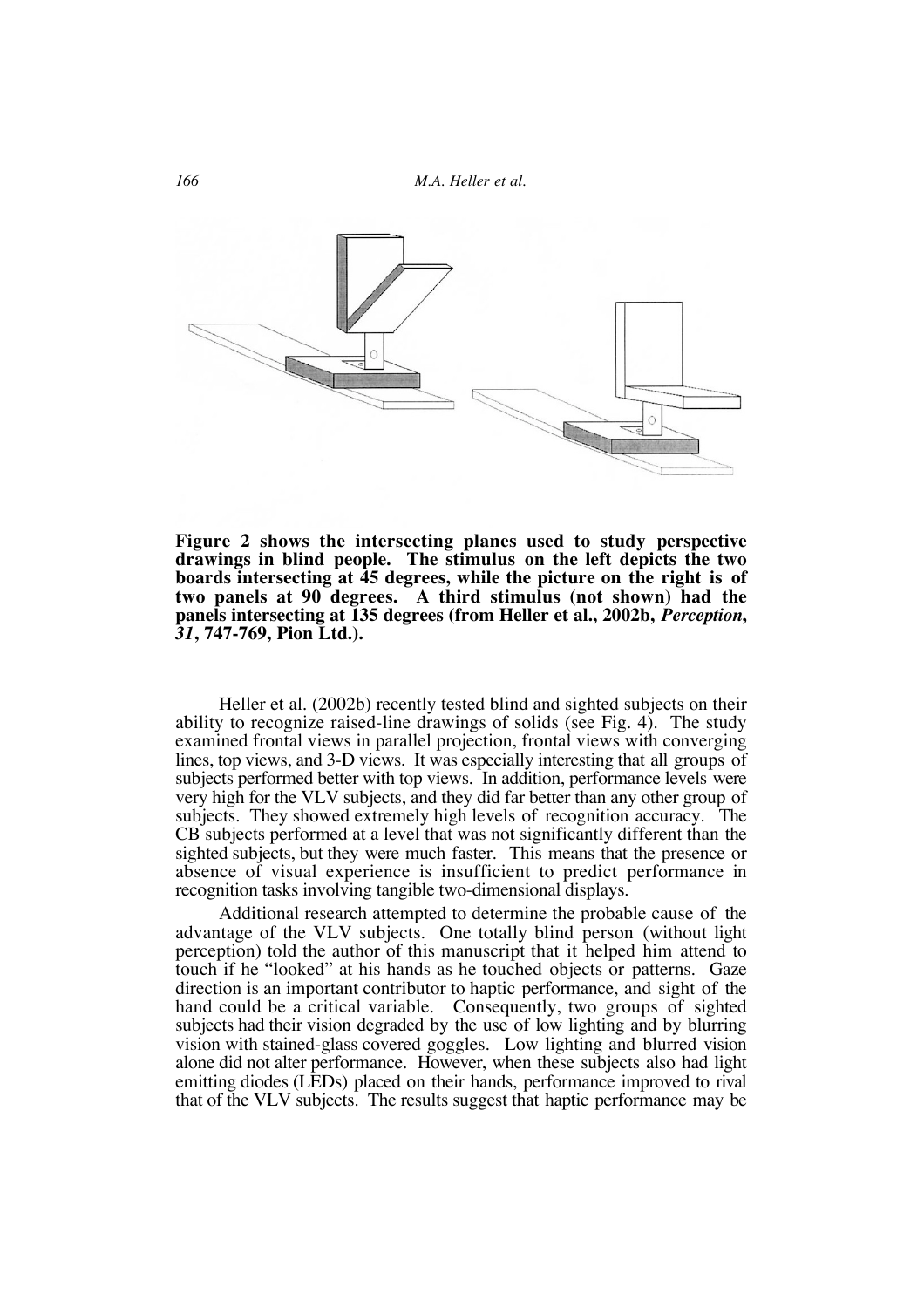enhanced if subjects can see the location of their hands in space, even if visual pattern perception is impossible. Blindfolded sighted subjects performed at the level of the VLV participants when extremely low vision was simulated, but only in combination with sight of the location of their hands in space. It is proposed that the typical blindfolded sighted subject is not a proper measure of the capability of the sense of touch.



**Figure 3 shows the drawings used in the matching task on perspective. The picture on the top left is of the planes intersecting at 135 degrees, and the one on the right shows the planes intersecting at 45 degrees. The picture on the bottom is of two planes at 90 degrees. (from Heller et al., 2002b,** *Perception***,** *31***, 747-769, Pion Ltd.).**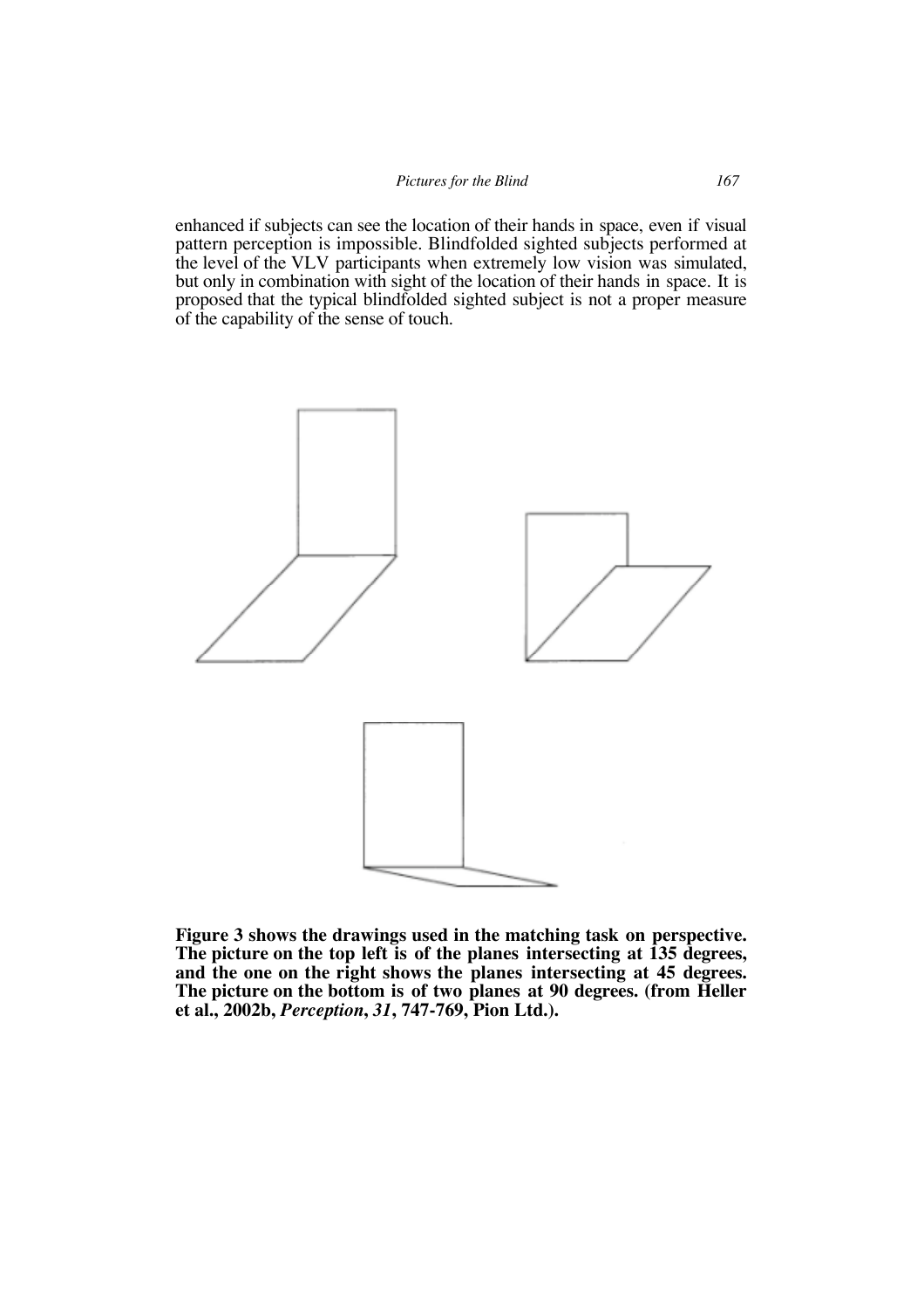## **Figure Ground Relations in Haptics: Embedded Figures**

The ability to identify a figure in a confusing background display is a measure of perceptual selectivity. It has been used as an indice of fielddependence (see Witkin, 1967). Failures to notice a pattern in a background that acts like camouflage may increase in frequency with age and may be sensitive to the status of one's cortex. Note that much of the earlier research in this area has studied vision or blind children (Witkin et al., 1968), and it was not known if the same processes occur in touch in congenitally blind adults.

Tangible embedded figures stimuli were created by modifying the visually normed patterns taken from Otman et al. (1971). The stimuli are shown in Fig. 5. The CB, LB, VLV, and blindfolded sighted subjects felt target stimuli and then tried to find them among four picture choices. Then they had to indicate their understanding of the location of the pattern in the distracting background by tracing it with their index fingers (see Heller et al., 2003).

Performance was high for the VLV subjects, and they had significantly better accuracy scores than all other groups. Not surprisingly, it was easier to locate targets within the simple backgrounds than the complex backgrounds. The VLV subjects performed at a level that rivaled that of sighted subjects using their vision, but touch was much slower than sight.

# **Conclusions**

Tangible pictures can convey considerable useful information to blind people. The translation of depth information to two-dimensional surfaces may present some small initial difficulty for congenitally blind persons. However, these problems appear minor and can probably be overcome with minimal experience or explicit instruction.

Blind people generally perform much more quickly than blindfolded sighted controls in the interpretation of complex tangible displays. The robust advantage of the VLV subjects was reliable, and was found for both accuracy and time scores. The VLV superiority probably derived from at least two general causes. First, they have the advantage of some familiarity and experience with pictures, since most of them had some residual vision earlier in life. Second, they had the benefits of increased haptic skills.

The skill of the VLV and LB subjects, indeed all of the blind subjects, derives from practice in the use of touch for the perception of tangible displays, even if only for reading Braille. They tend to select a very efficient strategy for feeling large displays, and this takes the form of using two hands for exploration. This speeds up the acquisition of information and places less of a burden on memory. Sighted subjects are much more likely to use a single finger of one hand to explore patterns (Symmons & Green, 2000). Many blind subjects have objected to instructions to use a single finger to trace patterns in the study of illusions (e.g. Heller et al., 2004). They believed that the use of multiple fingers of one or two hands would be more useful. In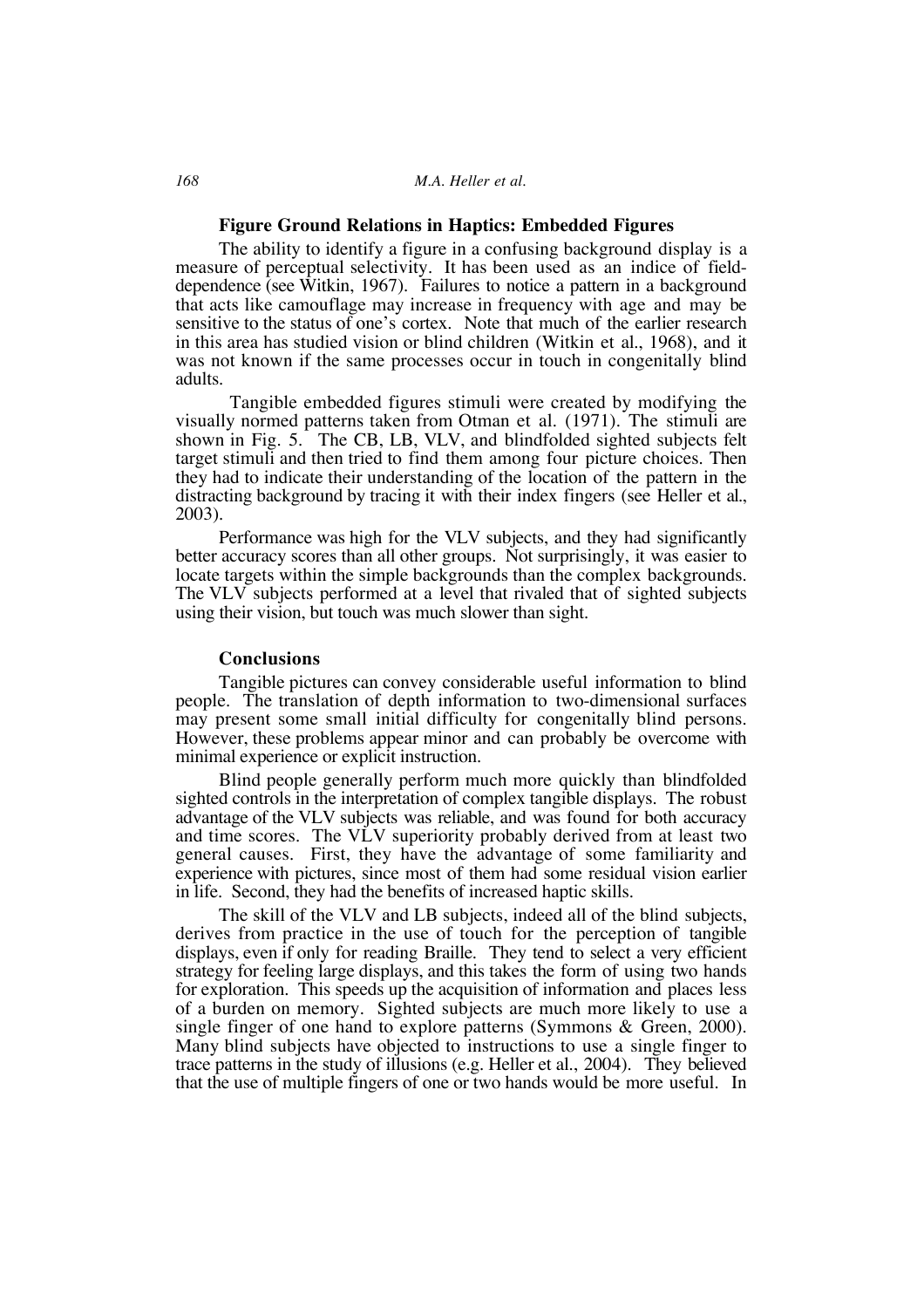addition, some of the VLV subjects may have sufficient remaining residual vision to allow them to see the location of their hands in space. Sight of the hands during haptic exploration of patterns has been known to aid haptic pattern perception.



**Figure 4. This figure shows the drawings in the viewpoint experiment from a frontal view (a), three-dimensional view involving perspective (b), and top view (c). Figure 4d. shows the drawings depicting the objects from a frontal viewpoint with converging lines for the top edges, where the bottoms of the objects were at eye-height. (from Heller et al, 2002b,** *Perception***,** *31***, 747-769, Pion Ltd.).**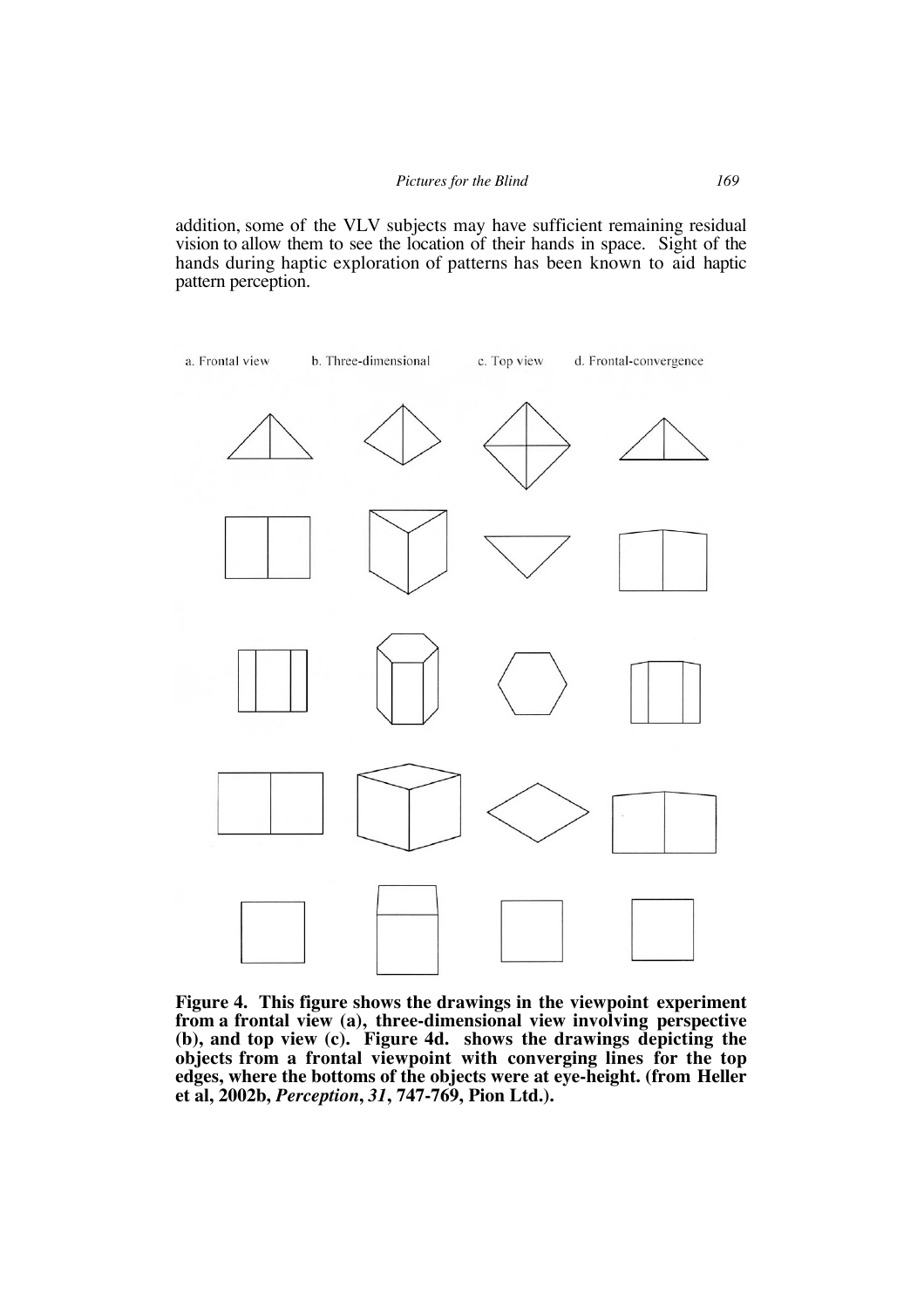

**Figure 5. Figure 5 shows the target stimuli and simple and complex backgrounds. In addition, the practice demonstration figure is present on the right.**